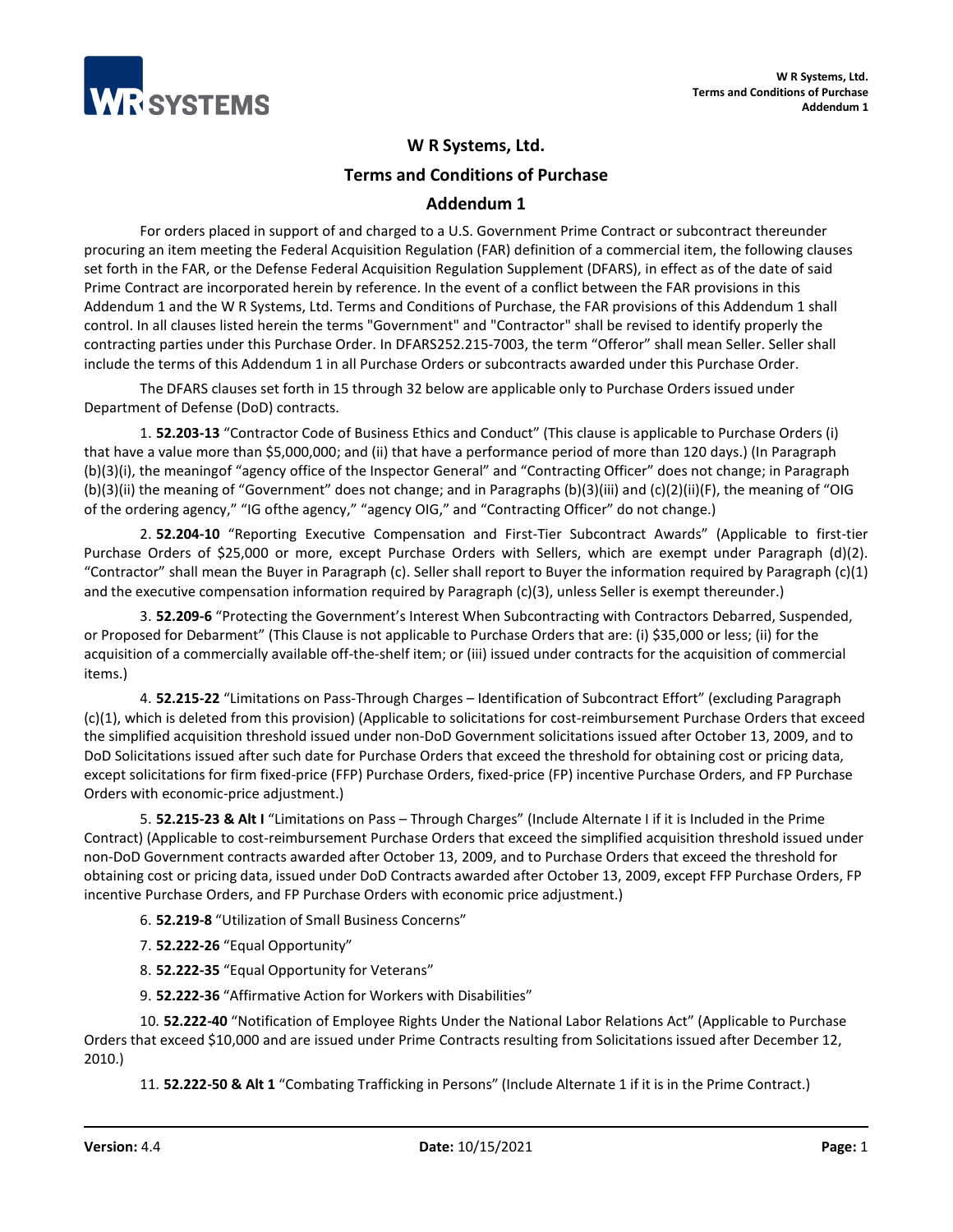**TESYSTEMS** 

12. **52.222-54** "Employment Eligibility Verification" (This clause is applicable to Purchase Orders (i) for construction or commercial or non-commercial services (except commercial services that are part of a purchase of a commercial off-theshelf (COTS) item, or an item thatwould be a COTS item, but for minor modifications, performed by the COTS provider, and that are normally provided for that COTS item); (ii) has a value more than \$3,000; and (iii) includes work performed in the United States.)

13. **52.223-99 (OCT 2021) (Deviation (Dev.)) –** "Ensuring adequate Coronavirus Disease 2019 (COVID-19) Safety Protocols for Federal Contractors" (This clause is applicable to services when the contract amount is expected to be at or above \$250,000. "Covered contractors must immediately designate one or more persons to coordinate implementation of and compliance with the Guidance and the required workplace safety protocols," do not include contracts or subcontracts under \$250,000 in value or contracts or subcontracts "solely for the manufacturing of products." Contracts and subcontracts with Indian Tribes under the Indian Self-Determination and Education Assistance Act are excluded from this requirement, but procurement contracts or subcontracts under the FAR with Indian-owned or tribally-owned business entities are considered Covered Contracts. Further, solicitations and contracts where employees are performing work only outside the U.S. or its outlying areas are excluded from the applicability of FAR 52.233-99. All employees, except those with a permitted medical or religious accommodation, must be fully vaccinated for COVID-19 by Dec. 8; 2021 and all individuals, including employees and visitors, must immediately comply with published CDC guidance for masking and physical distancing in the workplace/sites." This clause does not include contracts or subcontracts under \$250,000 in value or contracts or subcontracts "solely for the manufacturing of products." Contracts and subcontracts with Indian Tribes under the Indian Self-Determination and Education Assistance Act are excluded from this requirement, but procurement contracts or subcontracts under the FAR with Indian-owned or tribally-owned business entities are considered Covered Contracts. Further, solicitations and contracts where employees are performing work only outside the U.S. or its outlying areas are excluded from the applicability of FAR 52.233-99.)

14. **52.246-1** "Contractor Inspection Requirements" (This clause is applicable to Purchase Orders for supplies or services when the contract amount is expected to be at or below \$35,000.)

15. **52.244-6** "Subcontracts for Commercial Items"

16. **52.247-64** "Preference for Privately Owned U.S.-Flag Commercial Vessels"

17. **252.204-7008** "Requirements for Contracts Involving Export-Controlled Items"

18. **252.204-7012** "Safeguarding Covered Defense Information and Cyber Incident Reporting"

19. **252.215-7003** "Excessive Pass-Through Charges – Identification of Subcontract Effort" (APR 2007) (Excluding Paragraph(c) (1) which is deleted from this provision.) (Applicable to solicitations for Purchase Orders issued under DoD solicitations issued after April 25, 2007 and before May 13, 2008, except solicitations for FFP Purchase Orders and FP Purchase Orders with economic price adjustment.)

20. **252.215-7003** "Excessive Pass-Through Charges – Identification of Subcontract Effort" (MAY 2008) (Excluding Paragraph (c) (1) which is deleted from this provision.) (Applicable to solicitations for Purchase Orders issued under DoD solicitations issued after May 12, 2008 and before October 14, 2009, except solicitations for FFP Purchase Orders and FP Purchase Orders with economic price adjustment.)

21. **252.215-7004** "Excessive Pass-Through Charges" (APR 2007) (Applicable to Purchase Orders issued under DoD contracts entered into after April 25, 2007 and before May 13, 2008, except FFP Purchase Orders and FP Purchase Orders witheconomic price adjustment.)

22. **252.215-7004 & Alt I** "Excessive Pass-Through Charges" (MAY 2008) (Include Alternate I if it is included in the Prime Contract) (Applicable to Purchase Orders under DoD contracts awarded after May 12, 2008, and before October 14, 2009, except FFP Purchase Orders and FP Purchase Orders with economic price adjustment.)